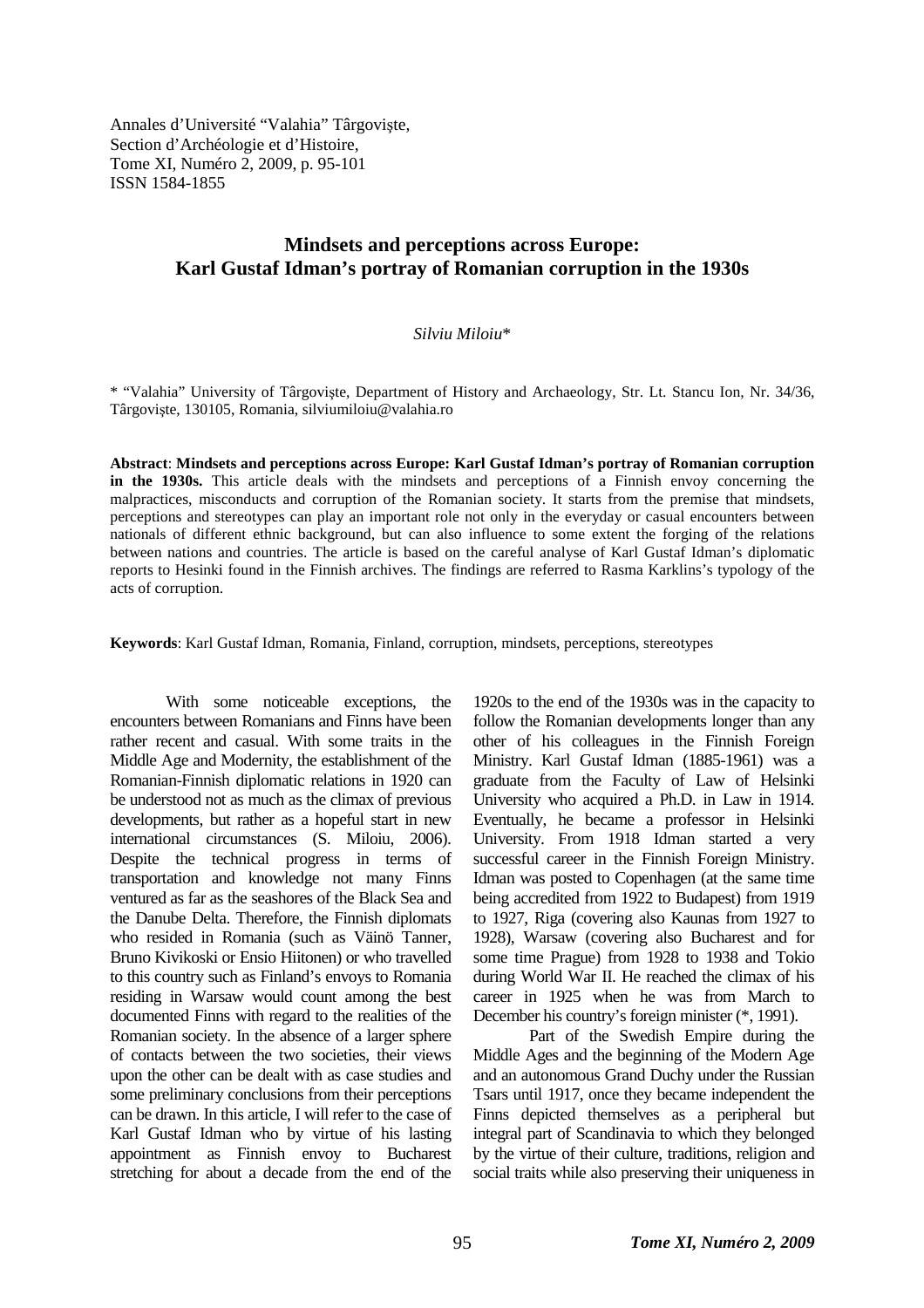terms of language and historical developments. The rise of Finnish nationalism across class boundaries and the creation of an inter-class community have traditionally played a central role in the vigour of the young Finnish nationalism and national proud (R. Alapuro, 1980). Although some comparisons to the Romanian society as latecomers to modernity can be drawn, the geographical, cultural, social, religious and historical contexts in which the two nations have evolved are rather different. My article will show how these background differences have influenced Idman's perceptions of Romanian society.

Mindsets, perceptions and stereotypes can play an important role not only in the everyday or casual encounters between nationals of different ethnic background, but can also influence to some extent the forging of the relations between nations and countries. They are not static and have often changed as any other socially constructed reality. In a pledge for the importance of the psychological factors in decision-making, Glen Fisher emphasises the idea that even in the conduct of diplomacy, "today's reality in foreign affairs is found less in the formal dimension of diplomatic practice and more in the informal and even irrational dimension with selective knowledge, prejudices, attitudes, and opinions of participating masses of people" (G. Fisher, 1997, p. 11). To some extent, the moods and the viewpoints of the Finnish public opinion – in case that there existed something like that in a structured form with regard to South-Eastern Europe - have not influenced Idman's mindsets and perceptions of the Romanian society. Ironically, as I will demonstrate in my article, Idman's views in this respect have been influenced more by the moods and viewpoints of the Polish political, diplomatic and even public mindsets and perceptions.

For the purpose of this article, I will define mindsets as mental inclinations or attitudes, states of mind, filters which allows one to see selective parts of the social reality by virtue of education, experience or prejudice. In my case, Idman's birth in a higher class Finnish-Swedish family, his conservative political views and his close relations to Polish aristocratic circles have undoubtedly influenced his mindsets regarding the Romanian society. Mental images and intuitive cognition, the perceptions start with a stimulus "that, in effect, triggers a release of previous experience to round out the whole picture" (G. Fisher, 1997, p. 24-25). In this respect, the psychological construction and function of mindsets and perceptions is different. The cognitive system has also a strong impact on perceptions, a fact which will be exemplified by this article. A term introduced in the social sciences by

Walter Lippmann in 1922 to designate the opinions borrowed from elsewhere and the instant images, stereotypes refer to the first reaction, a cliché, usually basic, a generalization which applies to whole categories of individuals, social groups, or objects on the basis of their look, idiosyncrasy, social or cultural belonging. Defined as "social shortcuts", stereotypes concur to the creation of instant evaluations and judgments of the surrounding social reality (J. M. Seca, 2005). The problem with stereotypes is when they become more than impressions and are incorporated as such into mindsets and perceptions. In this case, they tend to deform the lenses by which the image is formed on the retina and downgrade the role of cognition in the construction of perceptions.

Long before the Transparency International (founded in May 1993), its Corruption Perception Index (starting with 1995) or the Google motor search (which gives some 27,100 results for "România coruptie" = "Romania corruption" and  $56$ for "Suomi korruptio" = "Finland corruption" – 14.10.2009) existed the corruption was acknowledged as having a negative impact on the development, success, openness and satisfaction of the inhabitants of a given country. The corruption created disharmony, malfunctions and unrest within the society which, with the appearance of the modern mass-media, became widespread.

In a book concerning the corruption in postcommunist societies, Rasma Karklins points out to the roots of corruption predating the communist takeover or the transition. The author undertakes a typology of corruption at three levels: the daily interaction between officialdom and citizens, the interactions within the public institutions and the influence on the public institutions. On the first level, Karklins includes, for instance, the corruption of the officials in order to transgress the law (initiated by citizens or by officials) or the abusive usage of authorizations and inspection rights. The second level encompasses the use of public funds and resources in personal scopes, dilapidation and traffic of influence. The third level, the most threatening for the society, includes the "state capture" in order to create personal fiefs, the creation of secret power networks, the undermining of elections and political competition, the arbitrary use of the legislative power, the corruption of the courts and the judiciary, the corruption of mass-media (R. Karklins, 2005). Karklins' typology is relevant to this article by its allembracing character and serves us – when adapted to the interwar realities of Romania – to frame the most striking features of Romanian corruption that appear in Idman's diplomatic records.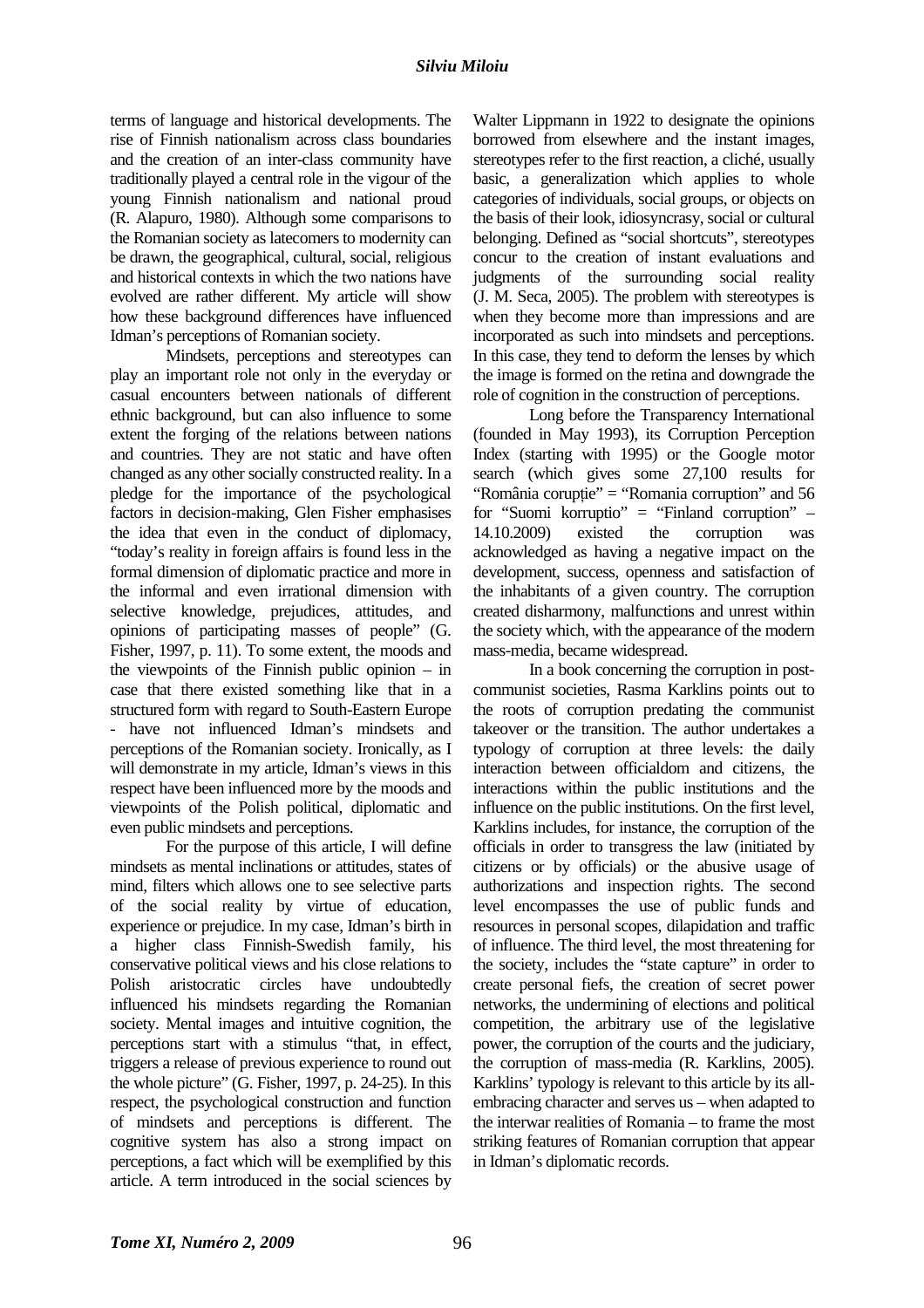### *Mindsets and perceptions across Europe: Karl Gustaf Idman's portray of Romanian corruption in the 1930s*

Although I do not intend to generalize the value of my findings based only on a case-study, they can be also a good indicator for explaining the widespread dissatisfaction inside the Romanian society at the time of Idman's reports that has stroke historians such as Armin Heinen (1999) or Francisco Veiga (1995). The reason for paying attention to these diplomatic documents as a key of reading the "malpractices" (as the author often calls them) in the Romanian society is that in terms of public honesty Romania and Finland were situated then as they are situated today poles apart. A history of hard work and social equality, a tradition of ethicality and the inheritance of Protestantism all account for the honesty of the Finnish political and administrative classes. In contrast, as Finnish travellers have witnessed already in the 19th century, the fertile soil, the plentiful of resources, the laziness, the social fractures within the society, and the inheritance of a corrupted political system born during the Ottoman Empire decadence may be quoted as fundaments of Romanian corruption (R. Bossy, 2008). The contrasts between the two societies would have influence the mindsets and perceptions of a Finnish observer of the Romanian society be him as openminded and stereotype-less as it may. The impact was bound to be stronger on a Finnish conservative whose moods were not necessarily favourable to Romanians.

In 1928 Karl Gustaf Idman would succeed Procopé at the head of the Finnish Legation in Warsaw, also supervising the Romanian developments. However, his diplomatic mission in respect to Romania would be really activated only in 1932, the year from which his diplomatic reports from Warsaw and Bucharest would become regular. The Swiss envoy René de Weck remembered Idman's visits to Romania twice a year to Romania and his support to the German and Polish foreign policy line (R. de Weck, 2000).

In one of his first diplomatic reports from Romania, Idman refers to what Karklins would call in her typology traffic of influence, decision manipulation (level 2) and creation of personal fiefs (level 3). The influence of these factors upon King Charles II decision-making was obvious in the way the resignation of Iuliu Maniu's government was brought about in January 1933. Commenting upon king's mistress Elena Lupescu's role in politics, Idman uses an inductive argument by concluding that politics and love were so much intertwined in Romania that they can be approached in the same dispatches regarding the general situation of the country (\*\*, Idman's dispatch no. 1 of 20.01.1933).

The National Peasants Government's resignation in November 1933 and their substitution for the National Liberal Party occasioned Idman an evaluation of the activity of the former executive. Thus, he notices the peculiarity of this government formed around former Austria-Hungarian subjects revolted against the malpractices encouraged by former Old Kingdom power holders. The first Iuliu Maniu government was greeted with enormous satisfaction and great expectations were invested in its capacity to bring honesty into the country's system of governance. Idman believed that the government had genuinely sought to achieve these results but the fact that the stakes were too high, the incapacity of the government to start fighting corruption from its own ranks and the effects of the Great Depression which delayed the payments of the administration for months brought it to failure. Among Romanian politicians, Idman praises Maniu as a personality whose honesty was above any doubts. As regards the Liberal Government, the Finnish diplomat predicts a victory in elections due to the Romanian governments' ability to win the elections they were organizing, a practice which falls into level 3 of Karklins' typology concerning the undermining of elections and political competitions. By the end of 1933 Idman's perceptions of the Romanian political scene were formed and they will mature in the subsequent years. It is no wonder that at the end of his report Idman shows his caustic pessimism that the "hopes" and "prophecies" that the new government will cease the flourishing vicious practices will come true (\*\*, Idman's dispatch no. 6 of 28.11.1933).

The span of a year passed until his report of November 1934 dealing with the Romanian corrupted governmental system would not alleviate the diplomat's perceptions. The "thesis" of his idea is presented already in the first phrase of the dispatch when arguing that "Romania belongs to those countries where the domestic situation can never be satisfactory when judged according to the public decisions". In this respect, Idman quoted the lack of honesty of the officials and their corruptibility. These factors also affected the courts. As with the hopes vested into the National Peasants in 1928, the optimism regarding Charles the Second's ability to better organize the country's administration had failed to materialize. Nevertheless, Idman was not unaware of the power of the king according to Romanian political practices where the monarch appointed the PM and the government "made" the Parliament or of Charles' authoritarian designs. The manipulation of the electoral process was due to a mixture of administrative pressure and peasantry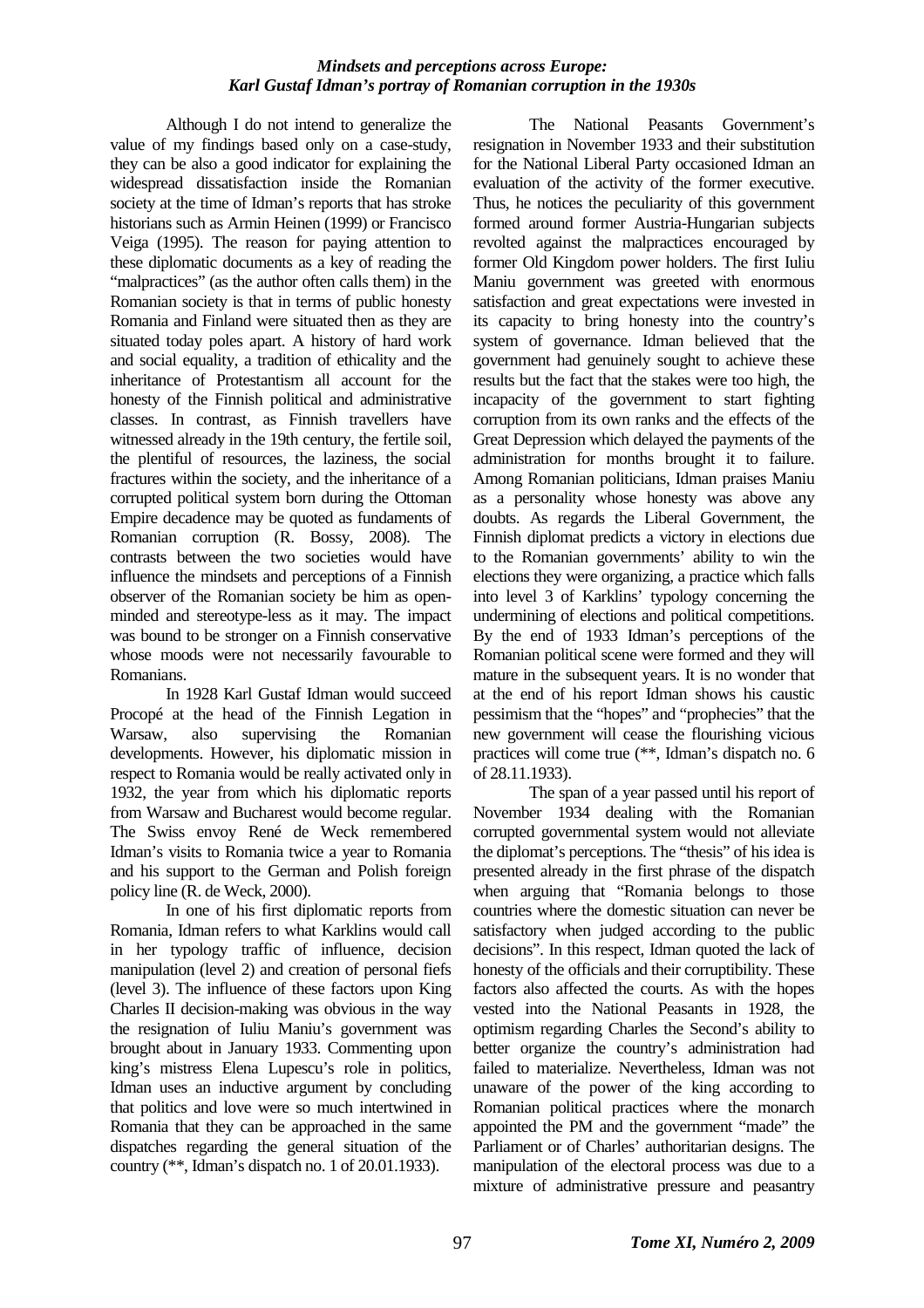submission based on the idea that all governments are equally bad or good and that was better to vote for the government in order to expect some benefits from it (\*\*, Idman's dispatch no. 4 of 20.11.1934).

Three years later, at a time when rumours of the Liberal Government's resignation were circulating, Idman remarked the widespread dissatisfaction with Gheorghe Tătărăscu-led government. The Finnish diplomat understood that the real power holder in Romania was King Charles II whose Western press portrait of an insignificant man who does not really participate in the leadership of the government he strongly denies. On the contrary, Idman portrays Charles as a "capable and hardworking" sovereign who took advantage of the country's primitive and corrupted "civilization" thus becoming almost an autocrat. Thus, Idman accounts for the virtual "state cupture" which was on the way of being undertaken by the king (Idman's dispatch no. 2 of 1.06.1937, UA, 5 C14). Idman felt fortified in his opinions following a meeting with one of the leaders of the National Peasants Party who complained that no Romanian ruler had interfered into the things such as King Charles II. Contrasting his leadership with King Charles First's, the politician complained that even the censorship and the martial law derived from the will of the monarch, the primary meaning of them being to prevent the newspapers writing anything about his mistress Elena Lupescu. Nevertheless, Idman was not prepared to take all these accusations for granted as according to his interpretation the phenomenon was more general and malpractices and bribery not only stayed with the King at the table but made good family with governments (\*\*, Idman's dispatch no. 8 of 29.10.1937).

Idman's perceptions have been constructed not only from political accusations or press investigations, but also from concrete facts some of which are quoted in his dispatches to Helsinki. In this regard I will refer to some of the most striking examples from his diplomatic dispatches. When the head of the Finnish company Suomi Gummitehta Westerlund and his wife had visited Romania, in order to get their passports and leave the country in time had to buy tickets for a football competition where they did not have the possibility to go because the competition was scheduled four days after his leaving. A manager from Tampere who found himself in a similar situation was obliged to buy four or eight bricks at the hotel desk in order to have his passport stamped. The hotel that took care of stamping considered the issue so natural that it was unquestionable to them to pay the requested amount of money. Following his investigations into the

matter, Idman learned from an Englishman that it was habitual that foreigners paid such sums and the whole process was fully organized. In the case of football tickets, the mayor was the head of the football association and he extorted this way money for covering the expenses. The "buying" of the bricks derived from a time when sums were sought in order to build a new prefecture office building. With the prefecture already finished for years, the brick selling to foreigners continued, an English acquaintance of Idman estimating that the sums hoarded up by these means amounting to the construction of ten prefectures. Idman also quoted the case of an Englishman leaving in Bucharest who had to pay over years at least 60,000 lei for bricks! (\*\*, Idman's dispatch no. 8 of 29.10.1937).

If foreigners were extorted this way, the Romanians interacting with the state institutions were not faring any better in Idman's interpretation. The dishonesty of officials extended also to such important institutions as the army. Idman mentioned the cases when conscripts were obliged to pay their officers in order to shorten their term of service or receive permission. The Finnish diplomat quotes the case of a German-language worker who was obliged by law to serve 18 months of military training. However, he was released after only six months and was employed in a fabric. Weekly he went to pay a share of his salary to his officer. The military service's conditions were very heavy because officers treated badly their soldiers. The German soldier quoted cases when soldiers died because of the abusive treatment. Although the law forbade the usage of corporal punishment, this was often not obeyed (\*\*, Idman's dispatch no. 8 of 29.10.1937).

Idman's mindsets and perceptions of the Romanian society will influence his analysis of the Legionnaire Movement (more famous in Western historiography under the more martial name of the Iron Guard). Idman dedicates some diplomatic reports to this movement whose growth in the 1930s was indeed impressive (for instance in his report no. 1 of 15.01.1938, UA, 5 C14). In a dispatch of mid-May 1938 Idman professed of sharing with his Scandinavian colleagues, with the British envoy Sir Reginald Hoare and with the German envoy Wilhelm Fabricius the idea that the domestic prevailing malpractices had brought about the birth of this organization and as such he interpreted it as being rooted into the Romanian inner life and not a result of German sponsorship. The widespread dissatisfaction of the youth with these malpractices – recognized even by Charles Second's PM and Patriarch Miron Cristea in a conversation with Idman - was largely responsible for the movement's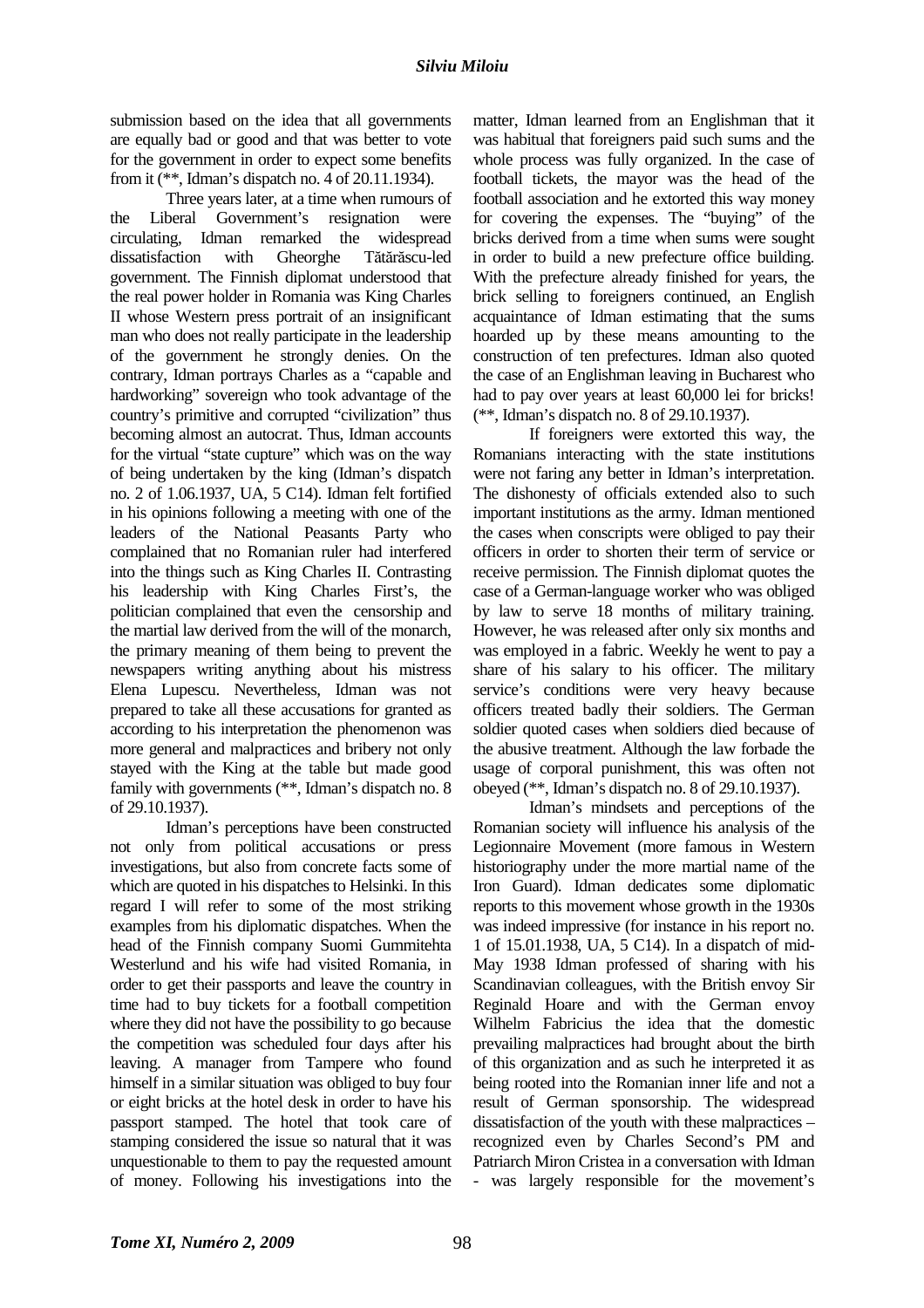### *Mindsets and perceptions across Europe: Karl Gustaf Idman's portray of Romanian corruption in the 1930s*

popularity. Idman describes in a favourable light the personality of the leader of the party, Corneliu Zelea-Codreanu, whose real popularity in Romania is acknowledged (Idman's dispatch no. 5 of 18.05.1938, UA, 5 C14). In another report Idman will portray Codreanu as "strong-minded" and man with exceptional organizational skills who for many years made a quiet, obstinate work (\*\*, Idman's dispatch no. 2 of 28.02.1938).

The anti-legionnaire meaning of King Charles' coup d'etat of February 1938 is also analyzed in Idman's reports. The carrying out of the coup and the introducing of a new Constitution turned the King into "a despot", a word which is used again in Idman's reports to refer to Charles II. The appointment of Octavian Goga's government and the calling of new elections created a climate where the political strife had intensified to the advantage of the Iron Guard. The government took harsh measures against the legionnaires: their members were forbidden to move by car to the countryside, wear uniforms and so forth. Feeding his perceptions from the Polish envoy to Bucharest Tomasz Arciszewski's estimations, Idman reported about "the enormous support from the population" that the Iron Guard enjoyed, a movement whose main goal – he stressed - was to ruthlessly cure the prevailing Romanian malpractices and misconducts. Idman also describes in general lines the Legionnaire Movement and makes the portrait-robot of the legionnaire. According to his dispatch, the Legion consisted of a couple of hundreds of thousands individuals totally committed to the movement, workers and intellectuals included. A legionnaire was a sworn individual who lived modestly and did things to improve the situation around him. Often living in groups in the countryside, they involved themselves into construction of needed schools, hospitals and buildings for public use requesting no salary, singing and living a peasant live. Their influence was beneficial in so far as soon the locality where they gathered "was filled with a mystical aspiration to do good and to benefit the native place." Facing with measures ordered against them and imprisonments, the legionnaire submitted himself without a murmur explaining that the real Romanian is submissive and can die if for the good of the country was necessary. The state violence against legionnaires brought the Iron Guard even broader support because it was nothing illegal in its activity. The anti-corruption focus of the Iron Guard ideology generated a reaction from the King and part of the political class who felt threatened by this program. This alliance produced the coup of February 1938. The King chose Patriarch Miron Cristea to be

appointed PM of the new regime in order to use the prestige of the church against the Iron Guard and its menacing peasant and priests supporters. The circumstances determined the King to use the discontent with the parties and promise to cure the society's malpractices. The coup caused Codreanu to call off the activity of his movement, but Idman doubted that such a national movement would stop abruptly. To support this idea, Idman refer to an information from Arciszewski arguing that in Romania hardly can be found a lawyer who would not be a member of the Iron Guard, their strive being for the improvement of the activity in the courts (\*\*, Idman's dispatch no. 2 of 28.02.1938).

After witnessing the failure of the National-Peasants and early King's announced attempts to heal the "malformations" of the country's political life, Idman was not very optimistic in his assessments of the new regime to manage to do so although he expected that Charles II was going to try his best. The dismissal of numerous officials was necessary as it was habitual that every new government employed some 10,000 to 12,000 new officials, so that their number had reached a figure of 300,000. In case of sovereign's failure, the Finnish diplomat predicted many other "disturbances" in the Romanian society. Worse, the accusations against his advisers were going to turn after assuming personal responsibility into accusations directed against the monarch. Acclaimed individuals such as Maniu, Codreanu and Goga remained outside and critical of the new regime (\*\*, Idman's dispatch no. 2 of 28.02.1938).

If the Romanian domestic political life is depicted as perverted by corruption and malpractices, its foreign policy is not considered bribery- and malpractices-free either. Often Idman describes Romania as a Balkan country and attributes to its politicians Balkan habits such as dishonesty, incapacity to obey the treaties, conventions and agreements and so forth. Idman includes even Romania's famous foreign minister Nicolae Titulescu within this category. The Romanian foreign minister is presented as living a luxurious life and winning the sympathy of the French press with "jingling gold" (\*\*, Idman's dispatch no. 5 of 23.11.1934). The stereotype of Titulescu presented as a spendthrift and sumptuous individual whose expenses greatly exceeded Romania's capacities will return in Idman's analyses several times, including in his dispatched after foreign minister's removal from office on August 29, 1936 (\*\*, Idman's dispatch no. 5 of 23.11.1934).

The discussions between Romanians and Soviets as a result of the rapprochement between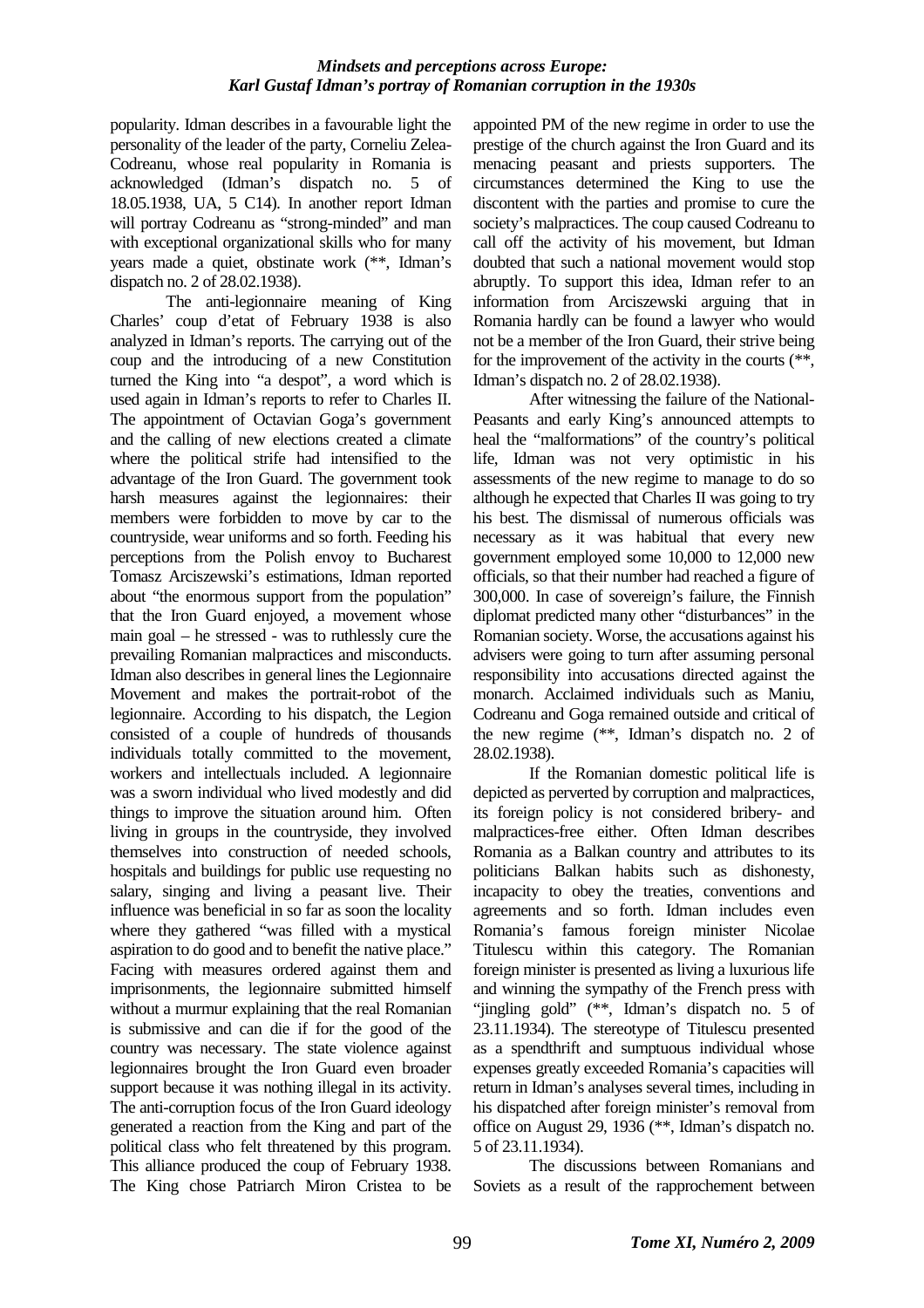France and Soviet Union in mid-1930s were followed closely by the Finnish envoy whose country was deeply concerned about Soviet foreign policy. Sounding the opinion of PM Tătărescu about the ongoing discussion on this subject, Idman was astonished to hear from the head of Romania's government that in case such an agreement was reached it would be achieved "pour la galerie", the issue of Red Army crossing through Romanian territory being however decided at proper time according to the circumstances. This triggered a sarcastic comment from the Finnish diplomat that the issue of Romania concluding an understanding or not is given exaggerated importance because this country would not understand a pledge and a commitment similarly with other states: "in politics naturally anyone takes into consideration the dominant circumstances, but it is probably unusual that an important political treaty is concluded only for the gallery." However amazed by Tătărescu's frank statement, Idman pledged being himself accustomed to Romanian incapacity to keep to the agreements which he experienced during the "numerous" economic and commercial agreements signed with Romania and never implemented (\*\*\*, Idman's dispatch no. 14 of 25.11.1935). Indeed, especially between 1933 and 1936 the difficulty in finding a common advantageous solution to the trade relations between the two parties will create a feeling of acrimony expressed in the Finnish envoy's dispatches to Helsinki (e.g. \*\*, Idman's report no. 4 of 15.05.1933). If in his analyses of the Romanian domestic politics Idman's mindsets and perceptions have a strong root into his cognitive system, in his analyses of Romanian foreign policy stereotypes and generalizations are more present. Based on the study of his diplomatic dispatches, I advance the idea that Idman's excellent relations with the Polish Foreign Ministry and with the Polish envoy Arciszewski to Bucharest at a time when due to the divergent strategies of the two foreign policies the Polish-Romanian relations reached at their nadir explains the Finnish envoy bias against Romania's foreign policy. The stereotype of a country that singles out by not fulfilling its agreements and pledges must be rejected as simplistic and adding nothing to any serious critic of Romanian diplomacy behaviour and practices. This is not however to say that for a scrupulous Finn born in a country with very strict rules in obeying one own's promises the more libertarian Romanian manner of dealing with such issues would not be struck.

Idman's depiction of the malpractices, misconducts and corruption in the Romanian society discloses the mindsets and values of the author as

much as the drawbacks of the Romanian society. A Finn born into a Finnish-Swedish family with sympathies to conservatives, Idman appreciated order, stability, honour and public honesty which he found in a lesser quantity in Romanian political life. Moreover, his views were also influenced by him watching the Romanian developments – where he travelled about twice a year – from Warsaw from where he absorbed certain Polish prejudices against their allies and neighbours from Romania whose foreign, military and domestic policy was heading into a dangerous direction according to the opinion of some Polish diplomats, including Colonel Beck or Arciszewski. Moreover, according to the Swiss envoy René de Weck, Idman showed some sympathy to Nazi Germany. In my opinion these influences can partly explain Idman's mindsets and perceptions of the Legionnaire Movement which contrast strongly to his general assessment of the Romanian society. The Finnish envoy disgust of malpractices, misconducts and corruption would fill the picture.

If I refer back to Karklins typology of acts of corruption, Idman's dispatches are a proof regarding the widespread character and the dangerous level of Romania's corruption. The Finnish diplomat quotes situations when corruption occurred in the daily interaction between institutions and citizen, inside institutions and perverting the functional character of institutions. The request for bribery, the extortion of money or the usage of subordinates to achieve personal benefits – although widespread - are situated at the lower level of malpractices. More serious acts of corruption involved the corruption of the justice system and courts, the undermining of the free and fair elections system, the abusive use of the legislative power and the creation of secret power networks (the camarilla) and personal fiefs. In the end they will prove fatal to Romania's young democratic system and lead to what Karklins terms "state capture". Basing one's conclusions and generalizing upon the finding derived from a case study is not beneficial to our knowledge of the past. Yet, Idman's views are interesting given his background, personality and function and can be paralleled to the views expressed in some self-critical publications of mid-1930s such as "*România de azi*". In absence of such instruments as the Corruption Perception Index, such pieces of information when put together can contribute to a better understanding of the Romanian social unrest in the 1930s and the failure of the country's democratic system.